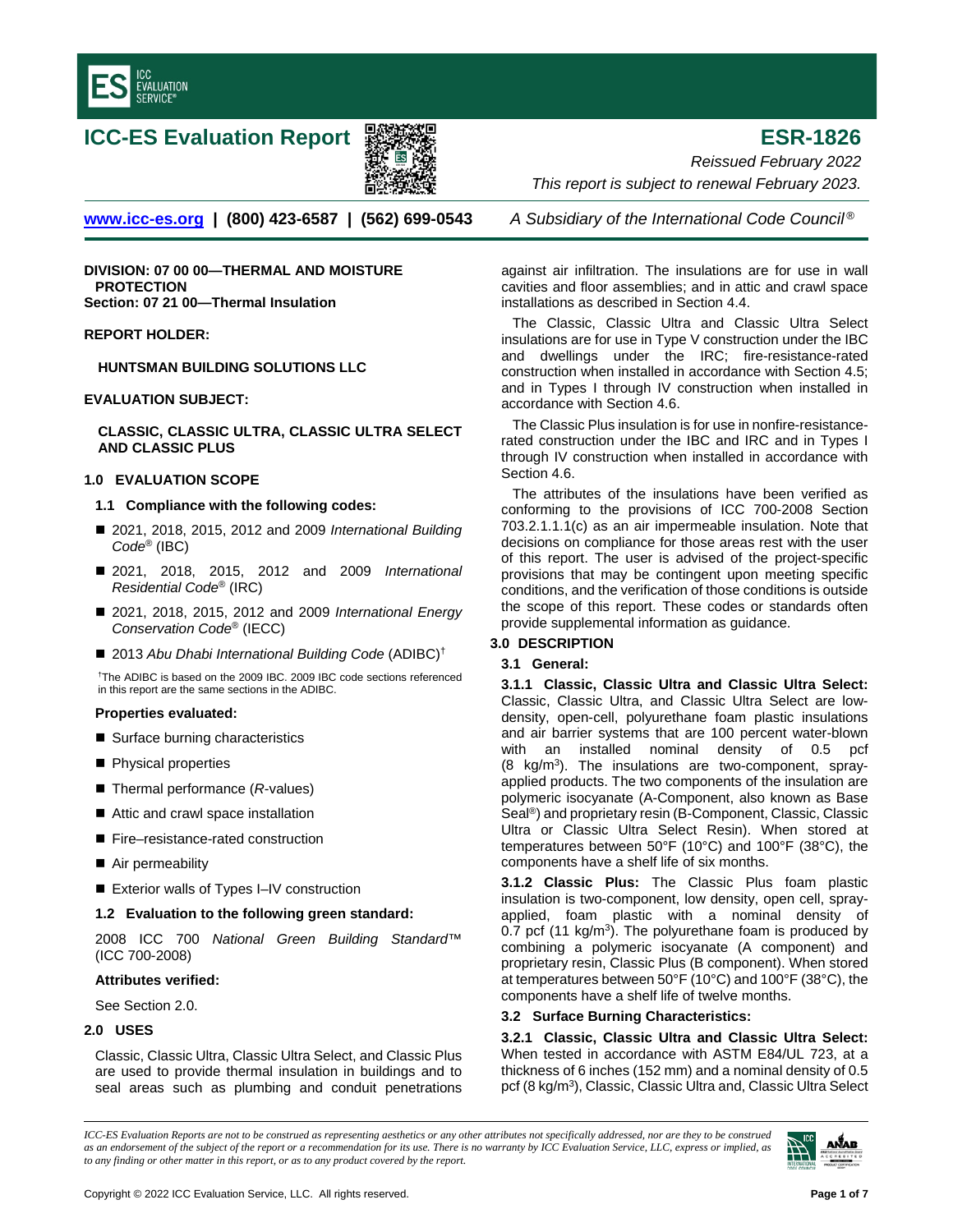have a flame spread index of 25 or less and a smokedeveloped index of 450 or less. There is no thickness limit when installed behind a code-prescribed 15-minute thermal barrier, except as noted in Section 4.3.1.2 and Table 2.

**3.2.2 Classic Plus:** When tested in accordance with ASTM E84/UL 723, at a thickness of 4 inches (152 mm) and a nominal density of 0.7 pcf  $(11 \text{ kg/m}^3)$ , Classic Plus has a flame spread index of 25 or less and a smoke-developed index of 450 or less. There is no thickness limit when installed behind a code-prescribed 15-minute thermal barrier, except as noted in Section 4.3.1.2 and Table 2.

## **3.3 Thermal Resistance:**

Classic, Classic Ultra, Classic Ultra Select and Classic Plus have thermal resistance (*R*-values) at a mean temperature of 75°F (24°C) as shown in Table 1.

## **3.4 Air Permeability:**

Huntsman Building Solutions LLC spray-applied foam plastic insulations are considered air-impermeable insulation in accordance with 2021 and 2018 IBC Section 1202.3 (2015 IBC Section 1203.3) and 2021, 2018, 2015 and 2012 IRC Sections R202 and R806.5 (2009 IRC Sections R202 and R806.4), at the following thicknesses:

- **Classic, Classic Ultra and Classic Ultra Select:** Minimum, 3 inches (76 mm) based on testing in accordance with ASTM E2178.
- **Classic Plus:** Minimum, 2 inches (51 mm) based on testing in accordance with ASTM E2178.

## **3.5 Intumescent Coatings:**

**3.5.1 No Burn Plus XD:** No Burn Plus XD intumescent coating is a latex-based coating supplied in 1-gallon (4L) and 5-gallon (19L) pails and 55-gallon (208 L) drums. The coating material has a shelf life of 12 months when stored in factory-sealed containers at temperatures between 40°F (4.4°C) and 90°F (32.2°C).

**3.5.2 DC 315 Coating:** DC 315 coating [\(ESR-3702\)](https://icc-es.org/wp-content/uploads/report-directory/ESR-3702.pdf), manufactured by International Fireproof Technology, International Inc. / Paint To Protect Inc., is a water-based intumescent coating supplied in 5-gallon (19L) pails and 55 gallon (208L) drums. The coating material has a shelf life of 12 months when stored in factory-sealed containers at temperatures between 50ºF (10ºC) and 80ºF (27ºC).

**3.5.3 Fireshell® F10E Coating:** Fireshell® F10E coating, manufactured by TPR2 Corporation [\(ESR-3997\)](https://icc-es.org/wp-content/uploads/report-directory/ESR-3997.pdf), is a waterbased intumescent coating supplied in 5-gallon (19L) pails and 55-gallon (208L) drums. The coating material has a shelf life of 12 months when stored in factory-sealed containers at temperatures between 45ºF (7.2ºC) and 95ºF (35ºC).

## **4.0 INSTALLATION**

## **4.1 General:**

The manufacturer's published installation instructions and this report must be strictly adhered to and a copy of these instructions and this evaluation report must be available on the jobsite at all times during installation.

## **4.2 Application:**

**4.2.1 General:** Classic, Classic Ultra, Classic Ultra Select and Classic Plus foam plastic insulations must be applied on the jobsite using two-component, 1-to-1 ratio, spray equipment specified by Huntsman Building Solutions LLC The foam plastic must not be sprayed onto a substrate that is wet, or covered with frost or ice, loose scales, rust, oil or grease. The foam plastic insulation must not be used in electrical outlet or junction boxes or in contact with rain or water, and must be protected from the weather during and after application. Where the insulation is used as airimpermeable insulation, such as in unvented attic spaces regulated by 2021 and 2018 IBC Section 1202.3 (2015 IBC Section 1203.3) or 2021, 2018, 2015 and 2012 IRC Section R806.5 (2009 IRC Section R806.4), the insulation must be installed at a minimum thicknesses noted in Section 3.4. The insulation can be installed in one pass to the maximum thickness. Where multiple passes are required, the cure time between passes is negligible.

**4.2.2 Classic, Classic Ultra and Classic Ultra Select:** The insulation must be used in areas where the maximum service temperature is no greater than 180°F (82°C). The insulation must be applied when the temperature is at or above 14°F (-10°C) and be protected from the weather during and after application.

**4.2.3 Classic Plus:** The insulation may be used in areas where the maximum service temperature is no greater than 180°F (82°C). The insulation must be applied when the temperature is at or above 14°F (-10°C) and be protected from the weather during and after application.

## **4.3 Thermal Barrier:**

**4.3.1 Classic, Classic Ultra, Classic Ultra Select and Classic Plus:**

**4.3.1.1 Application with a Prescriptive Thermal Barrier:** Classic, Classic Ultra, Classic Ultra Select and Classic Plus foam plastic insulations must be separated from the interior of the building by an approved thermal barrier, such as  $\frac{1}{2}$ inch (12.7 mm) gypsum wallboard installed using mechanical fasteners in accordance with the applicable code, or an equivalent 15-minute thermal barrier complying with the applicable code. When installation is within an attic or crawl space as described in Section 4.4, a thermal barrier is not required between the foam plastic and the attic or crawl space, but is required between the foam plastic insulation and the interior of the building. There is no thickness limit when installed behind a code-prescribed 15 minute thermal barrier, except as noted in Section 4.3.1.2 and Table 2.

**4.3.1.2 Application without a Prescriptive Thermal Barrier or Ignition Barrier:** The prescriptive 15-minute thermal barrier or ignition barrier may be omitted when installation is in accordance with the following requirements:

**4.3.1.2.1** The insulation must be covered on all surfaces with a fire protective coating at the minimum thickness set forth in Table 2.

**4.3.1.2.2** The maximum installed thickness of the insulation must not exceed the thicknesses set forth in Table 2.

**4.3.1.2.3** The coating must be applied over the insulation in accordance with the coating manufacturer's instructions and this report.

## **4.4 Attics and Crawl Spaces:**

#### **4.4.1 Classic, Classic Ultra and Classic Ultra Select:**

**4.4.1.1 Application with a Prescriptive Ignition Barrier:** When Classic, Classic Ultra and Classic Ultra Select foam plastic insulations are installed within attics where entry is made only for service of utilities, an ignition barrier must be installed in accordance with IBC Section 2603.4.1.6 and IRC Sections R316.5.3 and R316.5.4, as applicable. The ignition barrier must be consistent with the requirements for the type of construction required by the applicable code and must be installed in a manner so that the foam plastic insulation is not exposed. The Classic, Classic Ultra or Classic Ultra Select insulation may be installed in unvented attics when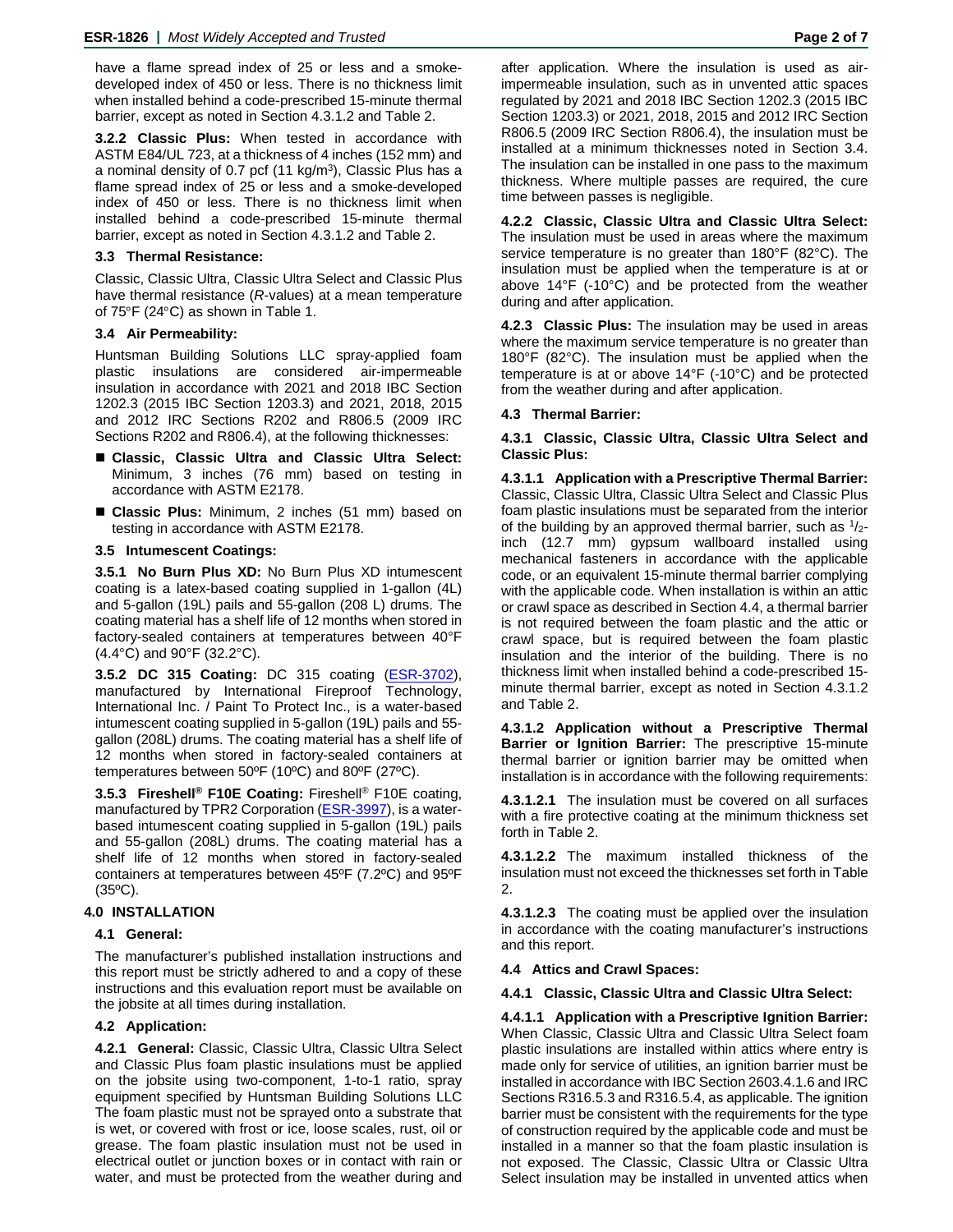the foam plastic is applied at a minimum thickness of 3 inches (76 mm) in accordance with 2021 and 2018 IBC Section 1202.3 (2015 IBC Section 1203.3) or 2021, 2018, 2015 and 2012 IRC Section R806.5 (2009 IRC Section R806.4), as applicable.

**4.4.1.2 Application without a Prescriptive Ignition Barrier:** Where Classic, Classic Ultra and Classic Ultra Select foam plastic insulations are installed in an attic or crawl space without a prescriptive ignition barrier, in accordance with Sections 4.4.1.2.1, 4.4.1.2.2, 4.4.1.2.3 and 4.4.1.2.4, the following conditions apply:

- 1. Entry to the attic or crawl space is only for service of utilities and no storage is permitted.
- 2. There are no interconnected attic, crawl space or basement areas.
- 3. Air in the attic or crawl space is not circulated to other parts of the building.
- 4. Combustion air is provided in accordance with IMC Section 701.
- 5. Attic ventilation is provided when required by 2021 and 2018 IBC Section 1202.2 (2015, 2012 and 2009 IBC Section 1203.2) or IRC Section R806, except when airimpermeable insulation is permitted in unvented attics in accordance with 2021 and 2018 IBC Section 1202.3 (2015 IBC Section 1203.3) or 2021, 2018, 2015 and 2012 IRC Section R806.5 (2009 IRC Section R806.4), as applicable.
- 6. Under-floor (crawl space) ventilation is provided when required by 2021 and 2018 IBC Section 1202.4 (2015 IBC Section 1203.4 or 2012 and 2009 IBC Section 1203.3) or IRC Section R408.1, as applicable.

**4.4.1.2.1 Attics—Classic, Classic Ultra and Classic Ultra Select:** In attics, Classic, Classic Ultra and Classic Ultra Select foam plastic insulations may be spray-applied to the underside of the roof sheathing and/or rafters, as described in this section. The thickness of the foam plastic applied to the underside of the roof sheathing must not exceed 14 inches (356 mm). The thickness of the spray foam insulation applied to vertical wall surfaces must not exceed 5.5 inches (140 mm). The insulation must be covered on all surfaces with one of the coatings described in Section 3.5. The coating must be applied over the insulation in accordance with the coating manufacturer's instructions and this report. Surfaces to be coated must be dry, clean, and free of dirt, loose debris and other substances that could interfere with adhesion of the coating. The coating is applied in one coat with low-pressure airless spray equipment. The coating must be applied to a thickness as follows:

- No Burn Plus XD at a minimum thickness of 6 wet mils (0.15 mm) [4 dry mils (0.1 mm) dry film thickness], applied at a rate of 0.4 gallon (1.5 L) per 100 square feet (9.2 m<sup>2</sup>).
- DC 315 at a minimum thickness of 4 wet mils (0.1 mm) [3 dry mils], applied at a rate of 0.3 gallon (1.1 L) per 100 square feet  $(9.2 \text{ m}^2)$ .

The coatings must be applied when ambient and substrate temperature is at least 60°F (16°C) and no more than 95°F (35°C). All other surfaces (including glass) must be protected against damage from the coating. The insulation may be installed in unvented attics when the foam plastic is applied at a minimum thickness of 3.5 inches (89 mm) as described in this section in accordance with 2021 and 2018 IBC Section 1202.3 (2015 IBC Section 1203.3) and 2021, 2018, 2015 and 2012 IRC Section R806.5 (2009 IRC Section R806.4), as applicable.

**4.4.1.2.2 Attics—Classic Ultra and Classic Ultra Select:** When Classic Ultra or Classic Ultra Select is applied in unvented attics conforming to 2021 and 2018 IBC Section 1202.3 (2015 IBC Section 1203.3) and 2021, 2018, 2015 and 2012 IRC Section R806.5 (2009 IRC Section R806.4), the insulation may be applied to the underside of roof sheathing and/or rafters to a minimum thickness of  $3^{1}/_{2}$ inches (90 mm) and may be applied to vertical wall surfaces to a minimum thickness of  $3^{1}/2$  inches (90 mm). Maximum thickness on the underside of roof sheathing or on vertical wall surfaces is 20 inches (508 mm). The insulation may be left exposed to the attic without a prescriptive ignition barrier or an intumescent coating.

The attic must have attic access complying with IRC Section R807, horizontally placed in the floor, and opening outward toward the living space. Items penetrating the roof deck or walls, such as skylight wells and vents, must be covered with a minimum of  $3^{1}/2$  inches (90 mm) of the Classic Ultra or Classic Ultra Select insulation.

**4.4.1.2.3 Crawl Spaces:** In crawl spaces, Classic, Classic Ultra or Classic Ultra Select insulations may be sprayapplied to vertical walls and the underside of floors, as described in this section. The thickness of the foam plastic applied to the underside of the floors must not exceed 14 inches (356 mm). The thickness of the spray foam plastic insulation applied to vertical wall surfaces must not exceed 31/2 inches (88.9 mm). The foam plastic does not require an ignition barrier or a coating.

**4.4.1.2.4 Use on Attic Floors:** When used on attic floors, Classic, Classic Ultra or Classic Ultra Select foam plastic insulations may be installed at a maximum thickness of  $11^{1/2}$ inches (292 mm) between joists in attic floors. The insulation must be separated from the interior of the building by an approved thermal barrier. The coatings specified in Section 4.4.1.2.1 and the ignition barrier in accordance with IBC Section 2603.4.1.6 and IRC Section R316.5.3, may be omitted.

## **4.4.2 Classic Plus:**

**4.4.2.1 Application with a Prescriptive Ignition Barrier:** When Classic Plus is installed up to a maximum thickness of 4 inches (102 mm) within attics or crawl spaces where entry is made only for service of utilities, an ignition barrier must be installed in accordance with IBC Section 2603.4.1.6 and IRC Sections R316.5.3 and R316.5.4, as applicable. The ignition barrier must be consistent with the requirements for the type of construction required by the applicable code and must be installed in a manner so that the foam plastic insulation is not exposed. Classic Plus may be installed in unvented attics when the foam plastic is applied at a minimum thickness of 2 inches (51 mm) in accordance with 2021 and 2018 IBC Section 1202.3 (2015 IBC Section 1203.3) and 2021, 2018, 2015 and 2012 IRC Section R806.5 (2009 IRC Section R806.4), as applicable.

**4.4.2.2 Application without a Prescriptive Ignition Barrier:** Where Classic Plus insulation is installed in accordance with Sections 4.4.3.2.1, 4.4.3.2.2, and 4.4.3.2.3, the following conditions apply:

- 1. Entry to the attic or crawl space is to service utilities, and no storage is permitted.
- 2. There are no interconnected attic or crawl space areas.
- 3. Air in the attic or crawl space is not circulated to other parts of the building.
- 4. Combustion air is provided in accordance with IMC Section 701.
- 5. Attic ventilation is provided when required by 2021 and 2018 IBC Section 1202.2 (2015, 2012, and 2009 IBC Section 1203.2) or IRC Section R806, except when air-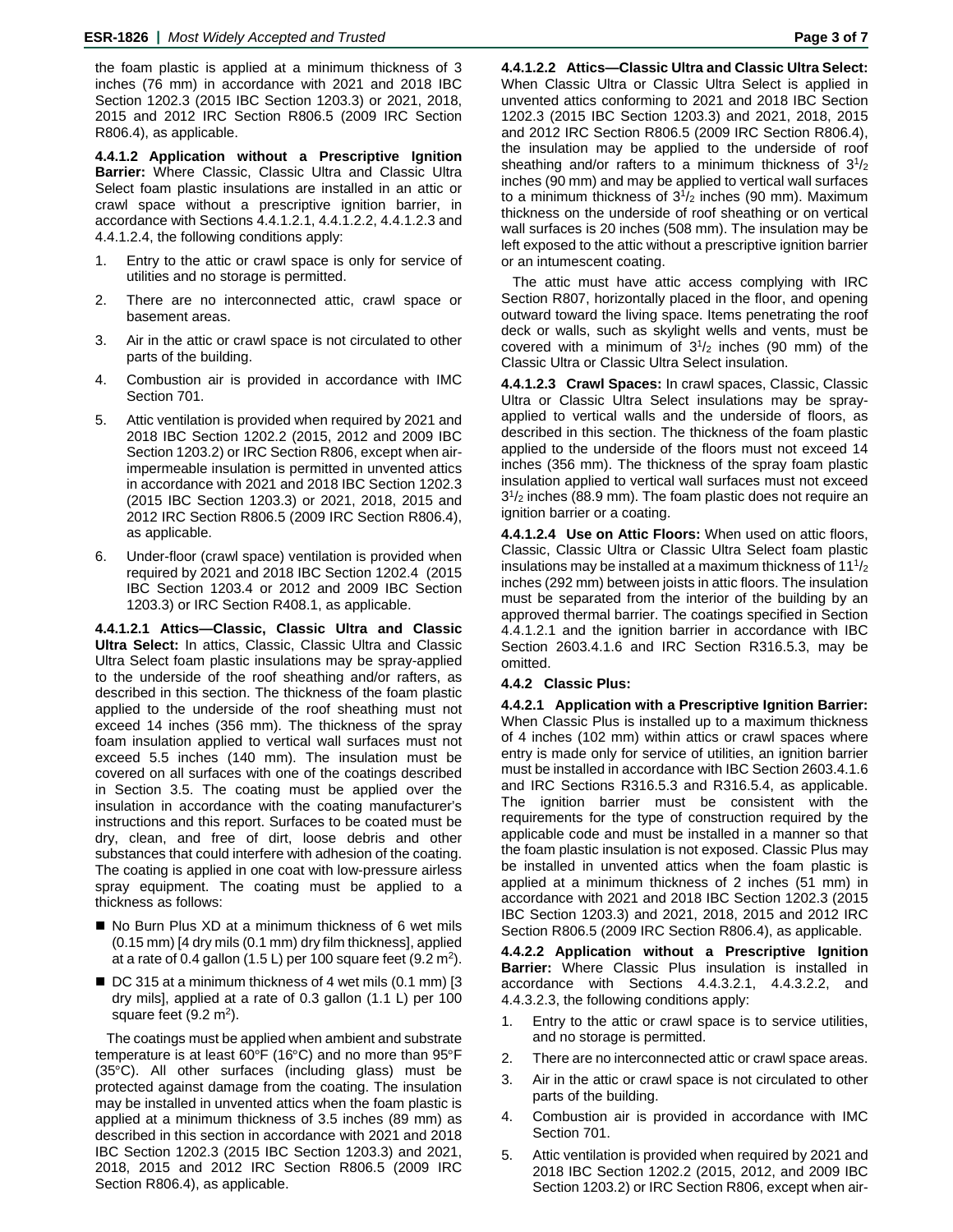impermeable insulation is permitted in unvented attics in accordance with 2021 and 2018 IBC Section 1202.3 (2015, 2012 and 2009 IBC Section 1203.3) or 2021, 2018, 2015 and 2012 IRC Section R806.5 (2009 IRC Section R806.4), as applicable.

6. Under-floor (crawl space) ventilation is provided when required by 2021 and 2018 IBC Section 1202.4 (2015 IBC Section 1203.4 and 2012 and 2009 IBC Section 1203.3) or IRC Section R408.1, as applicable.

**4.4.2.2.1 Attics:** In attics, Classic Plus insulation may be spray-applied to the underside of the roof sheathing and/or rafters, the underside of wood floors, and vertical surfaces, as described in this section. The thickness of the foam plastic applied to the underside of the top of the space must not exceed 14 inches (356 mm). The thickness of the spray foam plastic insulation applied to vertical wall surfaces must not exceed 8 inches (203 mm). The foam plastic insulation must be covered on all exposed surfaces with DC315 intumescent coating at a minimum thickness of 4 wet mils (0.1 mm) [3 dry mils (0.08 mm)], applied at a rate of 0.25 gallon  $(0.95 \text{ L})$  per 100 square feet  $(9.2 \text{ m}^2)$ . The coating must be applied over the Classic Plus insulation in accordance with the coating manufacturer's instructions and this report. Surfaces to be coated must be dry, clean, and free of dirt, loose debris and other substances that could interfere with adhesion of the coating. The coating is applied in one coat with low-pressure airless spray equipment.

The coating must be applied when ambient and substrate temperature is at least 60°F (16°C) and no more than 95°F (35°C). All other surfaces (including glass) must be protected against damage from the coating.

Classic Plus insulation may be installed in unvented attics when the foam plastic is applied at a minimum thickness of 2 inches (51 mm) as described in this section, in accordance with 2021 and 2018 IBC Section 1202.3 (2015 IBC Section 1203.3) and 2021, 2018, 2015 and 2012 IRC Section R806.5 (2009 IRC Section R806.4), as applicable.

**4.4.2.2.2 Crawl Spaces:** In crawl spaces, Classic Plus insulation may be spray-applied to vertical walls and the underside of floors, as described in this section. The thickness of the foam plastic applied to the underside of the floors must not exceed 14 inches (356 mm). The thickness of the spray foam plastic insulation applied to vertical wall surfaces must not exceed 8 inches (203 mm). The insulation must be covered with DC-315 coating as described in Section 4.4.2.2.1.

**4.4.2.2.3 Use on Attic Floors:** Classic Plus insulation may be installed at a maximum thickness of 13 inches (330 mm) between joists in attic floors. The insulation must be separated from the interior of the building by an approved thermal barrier. The insulation does not require an ignition barrier or a coating.

#### **4.5 One-hour Fire-resistance-rated Assemblies:**

#### **4.5.1 Classic, Classic Ultra and Classic Ultra Select:**

**4.5.1.1 Assembly 1 (Limited Load-bearing Wood Stud**  Wall): Minimum nominally 2-by-4 [1<sup>1</sup>/<sub>2</sub> by 3<sup>1</sup>/<sub>2</sub> inches  $(38 \text{ mm by } 89 \text{ mm})$ ] southern pine  $(G = 0.55)$ , No. 2 grade studs spaced 16 inches (406 mm) on center with a base layer of <sup>1</sup>/<sub>2</sub>-inch-thick (12.7 mm) wood fiber sound board installed horizontally on each face with vertical joints located over the studs, attached with 6d box nails, 2 inches (51 mm) long and spaced 24 inches (610 mm) on center along the studs, and a second layer of  $5/8$ -inch-thick (15.9 mm) Type X gypsum wallboard installed vertically on each face, attached with 8d box nails,  $2^{1/2}$  inches (64 mm) long and spaced 7 inches (178 mm) on center along the studs. The stud cavity contains Classic, Classic Ultra or Classic Ultra Select insulation nominally 2 inches (51 mm) thick.

Axial loads applied to the wall assembly must be limited to the least of the following:

- $\blacksquare$  1,805 pounds (8029 N) per stud.
- Design stress of 0.78 F<sup>'</sup>c.
- Design stress of 0.78 *F*<sup>c</sup> at a maximum l<sub>e</sub>/d of 33.

**4.5.1.2 Assembly 2 (Limited Load-bearing Wood Stud Wall):** Minimum nominally 2-by-4  $[1<sup>1</sup>/2$  by  $3<sup>1</sup>/2$  inches  $(38 \text{ mm by } 89 \text{ mm})$ ] southern pine  $(G = 0.55)$ , No. 2 grade studs spaced 16 inches (406 mm) on center with two layers of  $1/2$ -inch-thick (12.7 mm) Type X gypsum wallboard installed vertically with joints staggered on each face, attached with 8d box nails,  $2^{1}/2$  inches (64 mm) long and spaced 7 inches (178 mm) on center along the studs for the face layer and 6d cement coated box nails, 2 inches (51 mm) long and spaced 24 inches (610 mm) on center along the studs. The stud cavity contains Classic, Classic Ultra or Classic Ultra Select insulation nominally 2 inches (51 mm) thick.

Axial loads applied to the wall assembly must be limited to the least of the following:

- $\blacksquare$  1,805 pounds (8029 N) per stud.
- Design stress of 0.78 F<sup>'</sup>c.
- Design stress of 0.78 *F*<sup>c</sup> at a maximum le/d of 33.

**4.5.1.3 Assembly 3 (Floor/Ceiling):** Minimum nominally 2-by-10  $[1^{1/2}$  by  $9^{1/4}$  inches (38 mm by 235 mm)] Douglas fir, No. 2 grade wood joists spaced 24 inches (610 mm) on center, with minimum 1-by-3  $[3/4$  by  $2^{1/2}$  inches (19.1 by 64 mm)] spruce bridging at mid-span. Floor decking must be minimum  $\frac{1}{2}$ -inch-thick (12.7 mm) exterior grade plywood installed perpendicular to joists and fastened with 2-inch-long (51 mm) ring shank nails 6 inches (152 mm) on center at the joints and 12 inches (305 mm) on center at the intermediate joists. Plywood joints must occur over joists. Classic, Classic Ultra or Classic Ultra Select insulation must be applied to the underside of the plywood deck between the joists to a depth of 5 inches (127 mm). Two layers of minimum  $5/8$ -inch-thick (15.9 mm), Type X gypsum wallboard must be attached perpendicular to the joists on the ceiling side of the assembly. The first layer must be attached with 11/4-inch-long (32 mm), Type W drywall screws, spaced 24 inches (610 mm) on center. The second layer must be applied perpendicular to the joists, offset 24 inches (610 mm) from the base layer. The second layer must be attached with 2-inch-long (51 mm), Type S drywall screws spaced 12 inches (305 mm) on center. Additional fasteners must be installed along the butt joints of the second layer, securing the two layers together. These fasteners must be 11/2-inch-long (38 mm), Type G drywall screws placed 2 inches (51 mm) back from each end of the butt joint and spaced 12 inches (305 mm) on center. The wallboard joints on the exposed side must be treated with paper tape embedded in joint compound and topped with an added coat of compound, and the fastener heads must be coated with joint compound in accordance with ASTM C840 or GA-216.

**4.5.1.4 Assembly 4 (Non-loadbearing Steel Stud Wall):** Nominally 6-inch-deep (152.4 mm), No. 18 gage, galvanized steel studs spaced 16 inches (406.4 mm) on center, are friction-fit into No. 18 gage galvanized steel floor and ceiling track with a layer of  $5/8$ -inch-thick(15.9 mm), Type X gypsum board applied to the interior side with the long edge parallel to steel studs and secured using No. 6,  $1\frac{1}{4}$ -inch-long (31.7) mm), self-drilling drywall screws spaced 8 inches (203 mm) on center around the perimeter and 12 inches (305 mm) on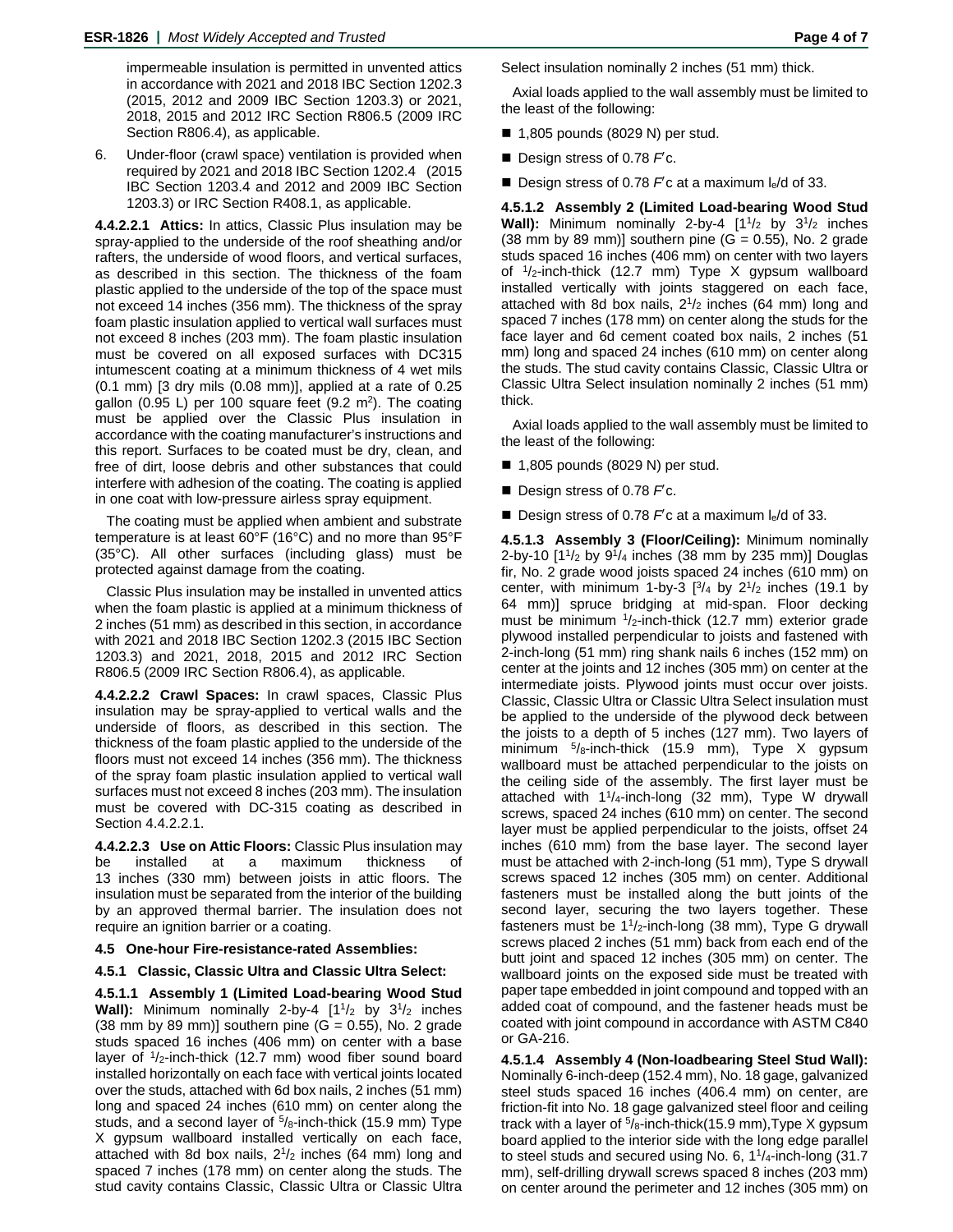center in the field. The gypsum board joints must be treated with vinyl or casein, dry or premixed joint compound applied in two coats to cover all exposed screw heads and gypsum board butt joints, and a minimum 2-inch-wide (51 mm) paper, plastic, or fiberglass tape embedded in the first layer of compound over butt joints of the gypsum board. The stud cavity is filled with Classic, Classic Ultra or Classic Ultra Select insulation up to 6 inches (152 mm) thick. DensGlass<sup>®</sup> Exterior Sheathing,  $1/2$  inch (12.7 mm) thick, is installed parallel to steel studs with vertical joints offset a minimum of 16 inches (406 mm) from the vertical joints of the gypsum board and the horizontal joints offset a minimum of 24 inches (610 mm) from the horizontal joints of the gypsum board. The sheathing is attached using No. 6, 11/4-inch-long (31.7 mm), self-drilling drywall screws spaced 8 inches (203 mm) on center around the perimeter and in the field. Hohmann & Barnard DW-10 brick ties, 6 inches (152 mm) long by  $1\frac{1}{2}$ -inches (38 mm) wide, are spaced 16 inches (406.4 mm) on center vertically on each steel stud, and secured, using two 1<sup>5</sup>/8-inch-long (41.3 mm) self-drilling screws, through 4-inch (102 mm) red clay brick  $[3<sup>1</sup>/2$  inches  $(88.9 \text{ mm})$  by  $2^{1}/_4$  inches (57.1 mm) by  $7^{3}/_4$  inches (197 mm)] laid in a running bond pattern with Type S mortar, leaving a nominally 1-inch (25.4 mm) air gap between the brick and the exterior sheathing.

Optional: It is permitted to add code-complying, expanded polystyrene (EPS), extruded polystyrene (XPS), foil-faced, rigid polyurethane board stock or polyurethane spray foam on the exterior of the wall (between the DensGlass® sheathed wall and the brick), while maintaining the 1-inch (25.4 mm) air space. The length of the brick ties must be increased to account for the thickness of the insulation.

## **4.6 Exterior Walls in Type I, II, III and IV Construction:**

**4.6.1 General:** When used on exterior walls of Types I, II, III or IV construction, the assembly must comply with 2018, 2015, 2012, and 2009 IBC Section 2603.5 and this section, and the Classic, Classic Ultra and Classic Ultra Select insulations must be installed at a maximum thickness described in Table 3. The potential heat of Huntsman Building Solutions insulations tested in accordance with NFPA 259 is as follows:

 **Classic, Classic Ultra and Classic Ultra Select:** 494 Btu/ft<sup>2</sup> (5.6 MJ/m<sup>2</sup>) per inch of thickness

**4.6.2 Specific Wall Assemblies:** Wall assemblies complying with Section 4.6 must be as described in Table 3.

## **5.0 CONDITIONS OF USE**

The Classic, Classic Ultra, Classic Ultra Select and Classic Plus spray-applied polyurethane foam plastic insulations described in this report comply with, or are suitable alternatives to what is specified in, those codes listed in Section 1.0 of this report, subject to the following conditions:

- **5.1** This evaluation report and the manufacturer's published installation instructions, when required by the code official, must be submitted at the time of permit application.
- **5.2** The insulation must be installed in accordance with the manufacturer's published installation instructions, this evaluation report and the applicable code. If there is a conflict between the installation instructions and this report, this report governs.
- **5.3** The insulation must be separated from the interior of the building by an approved 15-minute thermal barrier, except as noted in this report.
- **5.4** Since the performance of Classic Ultra and Classic Ultra Select, when installed in unvented attics without

a code-prescribed ignition barrier or an intumescent coating, is based on fire performance of an unvented attic, the installation must be approved by the code official as conforming with the provisions of Section 4.4.1.2.2 and Conditions 1 to 5 of Section 4.4.1.2.

- **5.5** When Classic Ultra and Classic Ultra Select insulation is installed under Section 4.4.1.2.2 of this report, a certificate must be placed in the attic stating that the foam plastic insulation has been installed in accordance with Conditions 1 through 5 of Section 4.4.1.2 and the terms of Section 4.4.1.2.2 of ESR-1826; any alterations to the attic or insulation must be consistent with those requirements.
- **5.6** The insulation must not exceed the thicknesses and densities noted in this report.
- **5.7** The insulation must be protected from the weather during and after application.
- **5.8** The insulation must be applied by licensed dealers and installers certified by Huntsman Building Solutions LLC.
- **5.9** Use of the insulation in areas where the probability of termite infestation is "very heavy" must be in accordance with IRC Section R318.4 or IBC Section 2603.8, as applicable.
- **5.10** Jobsite certification and labeling of the insulation must comply with 2021, 2018, 2015 IRC Sections N1101.10.1 and N1101.10.1.1 (2012 IRC Sections N1101.12.1 and N1101.12.1.1 or 2009 IRC Sections N1101.4 and N1101.4.1) and 2021, 2018 2015 and 2012 IECC Sections C303.1.1, C303.1.1.1, R303.1.1 and R303.1.1.1 (2009 IECC Sections 303.1.1 and 303.1.1.1), as applicable.
- **5.11** A vapor retarder must be installed in accordance with the applicable code.
- **5.12** Classic, Classic Ultra, Classic Ultra Select and Classic Plus foam plastic insulations are manufactured in Mississauga, Ontario, Canada and Arlington, Texas, under a quality control program with inspections by ICC-ES.

## **6.0 EVIDENCE SUBMITTED**

- **6.1** Data in accordance with the ICC-ES Acceptance Criteria for Spray-applied Foam Plastic Insulation (AC377), dated April 2020 (Editorially revised July 2020).
- **6.2** Reports of tests in accordance with AC377 Appendix X [Classic, Classic Ultra and Classic Ultra Select (Section 4.4.1.2.1) and Classic Plus (Sections 4.4.3.2.1 and 4.4.3.2.3)] and Appendix C [Classic, Classic Ultra and Classic Ultra Select (Section 4.4.1.2.3)].
- **6.3** Test report on air leakage rate in accordance with ASTM E2178 (Classic, Classic Ultra and Classic Ultra Select and Classic Plus).
- **6.4** Reports of room corner fire testing in accordance with NFPA 286 (Classic, Classic Ultra, Classic Ultra Select and Classic Plus).
- **6.5** Test reports in accordance with ASTM E119 (Classic, Classic Ultra and Classic Ultra Select).
- **6.6** Test report in accordance with NFPA 285, and related engineering analysis (Classic, Classic Ultra and Classic Ultra Select).
- **6.7** Reports of tests in accordance with NFPA 259 (Classic, Classic Ultra and Classic Ultra Select).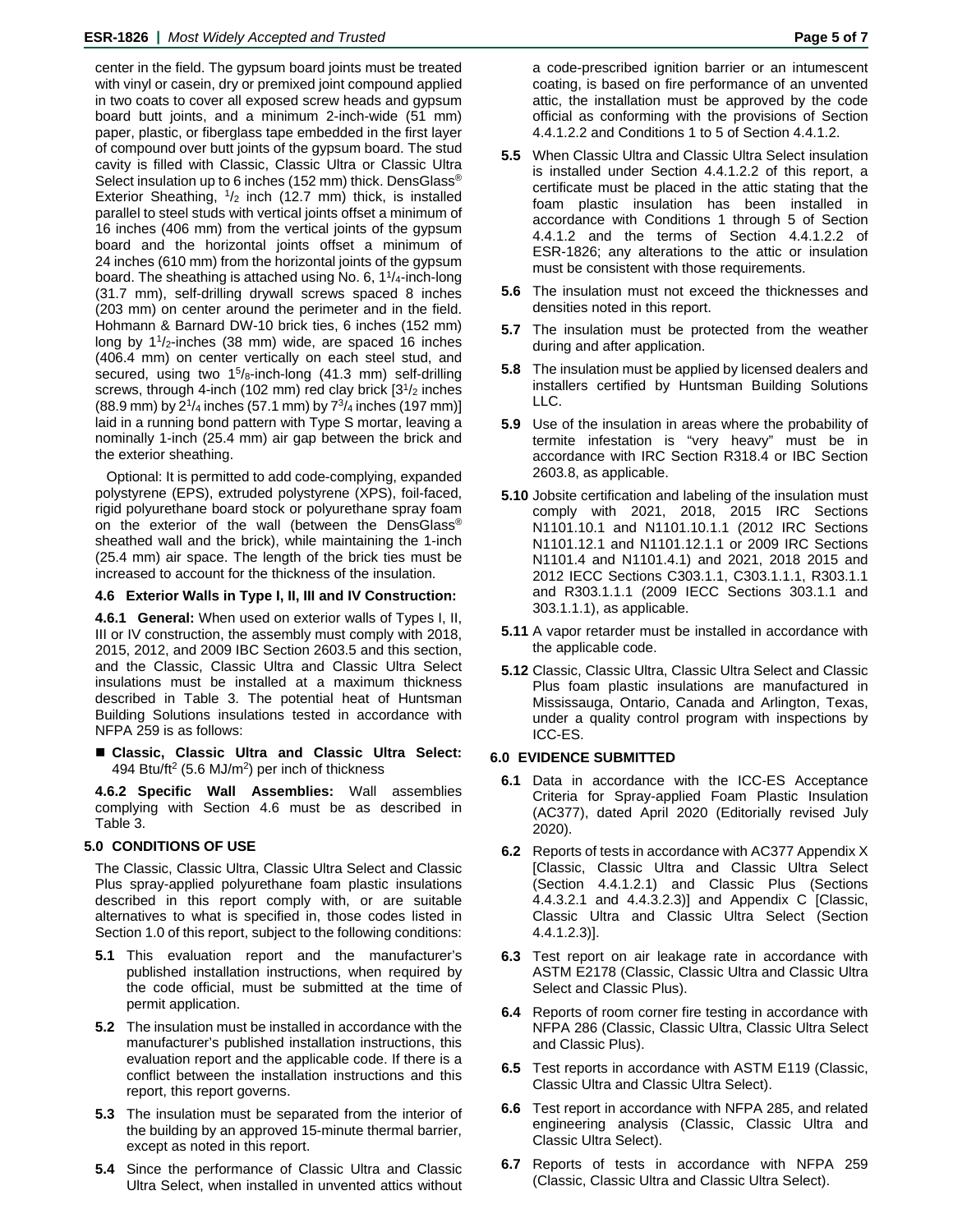- **6.8** Reports of fire tests in accordance with ASTM E970 (Classic, Classic Ultra, Classic Ultra Select and Classic Plus).
- **6.9** For Classic Ultra and Classic Ultra Select, an engineering evaluation, including full-scale fire testing, small-scale testing and fire modeling (Section 4.4.1.2.2).

## **7.0 IDENTIFICATION**

**7.1** All packages and containers of Classic, Classic Ultra, Classic Ultra Select and Classic Plus insulations must be labeled with the Huntsman Building Solutions LLC name and address; the product name; component designation (A or B); the flame spread index and the smoke-developed index; the expiration date; the name of the inspection body (ICC-ES); and the evaluation report number (ESR-1826).

No Burn Plus XP Intumescent coating described in Section 3.5.1 is identified with the manufacturer's name and address, the product trade name and use instructions.

The International Fireproof Technology, Inc. / Paint To Protect Inc. DC 315 coating described in Section 3.5.2 is identified with the manufacturer's name and address, the product trade name, date of manufacture, shelf life or expiration date, the manufacturer's application instructions and the evaluation report number [\(ESR-3702\)](https://icc-es.org/wp-content/uploads/report-directory/ESR-3702.pdf).

Fireshell F10E coating is labeled with the manufacturer's name and address; the product name; the date of manufacture; the shelf life or expiration date; the manufacturer's instructions for application; and the evaluation report number [\(ESR-3997\)](https://icc-es.org/wp-content/uploads/report-directory/ESR-3997.pdf).

**7.2** The report holder's contact information is as follows:

**HUNTSMAN BUILDING SOLUTIONS LLC 3315 EAST DIVISION STREET ARLINGTON, TEXAS 76011 (817) 640-4900 [www.huntsmanbuilding.com](http://www.huntsmanbuilding.com/)**

|                              | R-VALUE (°F·ft <sup>2</sup> ·h/Btu)                              |                     |  |
|------------------------------|------------------------------------------------------------------|---------------------|--|
| <b>THICKNESS</b><br>(inches) | <b>Classic, Classic Ultra and</b><br><b>Classic Ultra Select</b> | <b>Classic Plus</b> |  |
| 1                            | 3.7                                                              | 4.0                 |  |
| $\overline{2}$               | 7.4                                                              | 8.0                 |  |
| 3                            | 11                                                               | 12                  |  |
| 3.5                          | 13                                                               | 14                  |  |
| 4                            | 14                                                               | 16                  |  |
| 5                            | 18                                                               | 20                  |  |
| 5.5                          | 20                                                               | 22                  |  |
| 6                            | 22                                                               | 24                  |  |
| $\overline{7}$               | 25                                                               | 28                  |  |
| 7.5                          | 27                                                               | 30                  |  |
| 8                            | 29                                                               | 32                  |  |
| 9                            | 32                                                               | 36                  |  |
| 9.5                          | 34                                                               | 38                  |  |
| 10                           | 36                                                               | 40                  |  |
| 11.5                         | 41                                                               | 42                  |  |
| 13.5                         |                                                                  | 54                  |  |
| 14                           | 50                                                               | 56                  |  |

#### **TABLE 1—THERMAL RESISTANCE (***R***-VALUES)**

For **SI:** 1 inch = 25.4 mm, 1°F⋅ft2⋅h/Btu = 0.176 110°K⋅m2/W.

<sup>1</sup>*R*-values are calculated based on tested *K* values at 1- and 3.5-inch thicknesses. 2*R*-values greater than 10 are rounded to the nearest whole number.